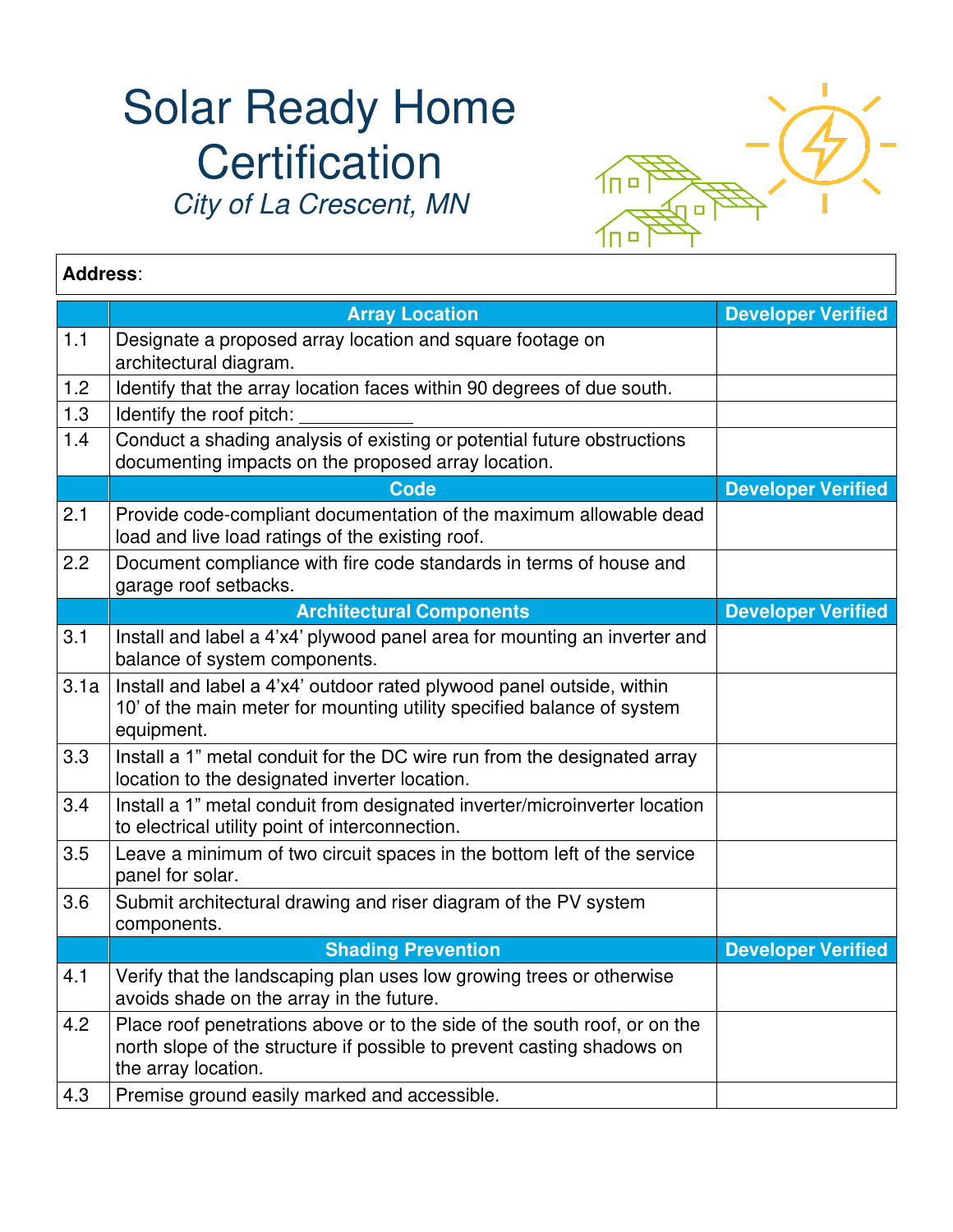| Developer:      | Signature: | Date: |
|-----------------|------------|-------|
| City Inspector: | Signature: | Date: |